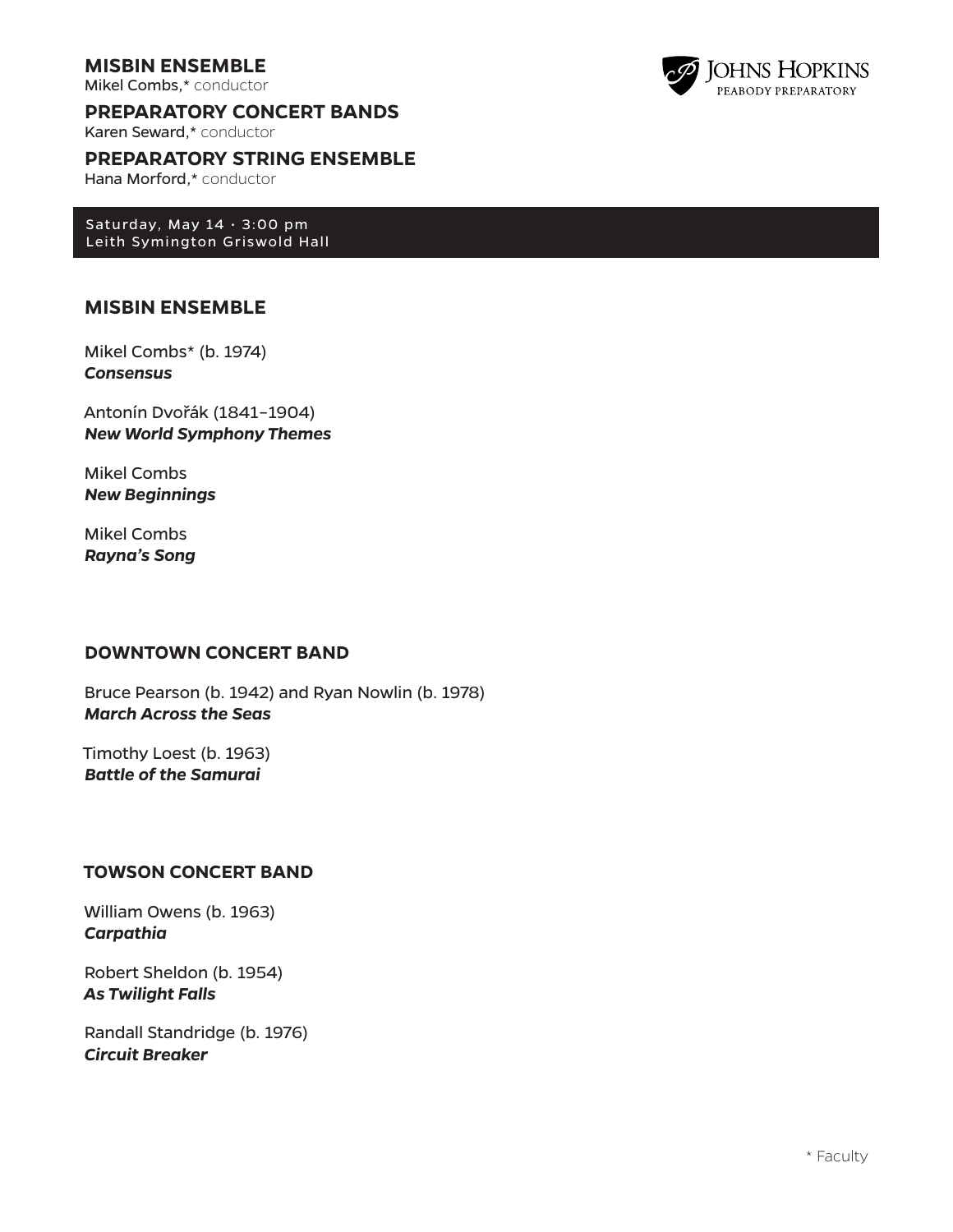## **PREPARATORY STRING ENSEMBLE**

Steven L. Rosenhaus (b. 1952) *Danza de mi Corazón*

Jay Ungar (b. 1946) Arr. Calvin Cluster *Ashokan Farewell* **(Theme from the PBS Series** *The Civil War***)**

Brian Balmages (b. 1975) *Wood Splitter Fanfare*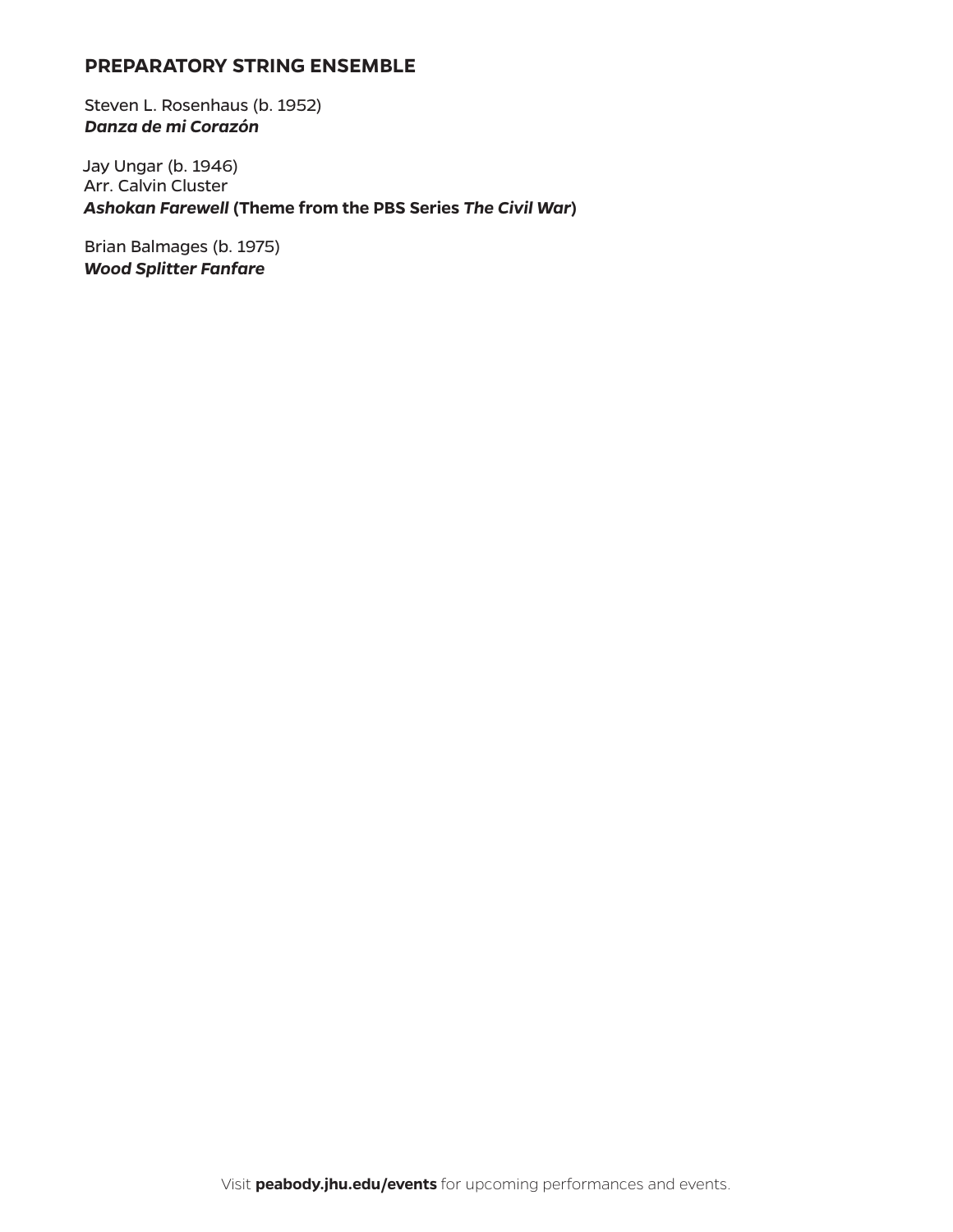### **MISBIN ENSEMBLE**

Mikel Combs, director

**Violin** Rayna Ellison Damon Green Jaylin Johnson Jasmine Marroquí Mi'onte McGhee Angela Morales Jimena Valencia

**Cello** Aybrie Ackwood Hannah Clarke Viahn Green Nyla Hill Rashaud Lawrence Amy Liu Donovan Marcus Amaiya Sample

**Flute** Natalia Escalona

**Euphonium** Catherine Franklin **Tuba** Lowrider James Taylen Olin

## **DOWNTOWN CONCERT BAND**

Karen Seward, director

#### **Flute**

Jaland Hansboro Jaycia Jackson Autumn Lipscomb Semaj Mabry Shiloh McCullough Kori Pitts Harlynn Rogers

**Oboe**  Elinor Bower

**Trumpet** William Davis Carter Jones Joseph Kane III Zoe Wirth

**Trombone** Xander Chacey

**Tuba**  Obinna Moses **Percussion** Obel Lemus Lukiyan Kotyk

**Percussion** Sachin Rao

## **TOWSON CONCERT BAND**

Karen Seward, director

**Flute** Karishini Mantrala Jaland Hansboro Autumn Lipscomb Semaj Mabry Shiloh McCullough

Harlynn Rogers

**Trumpet** Nico Graziano

- **Trombone** Ryan Johnson
- **Euphonium**  Sophia Hurt

## **PREPARATORY STRING ENSEMBLE**

Hana Morford, director

#### **Violin I**

Samantha Biggs † Jacob Hwu † Anna Mostwin Micah Seliger Katherine Yang †

**Violin I** William Han Elisabeth Kaiser ‡ Naren Nair ‡

## **Cello**

Anastazia Anitagrace Hanako Dillon Soren Fritz Troy Massuda ‡ Zahara Shuler ‡